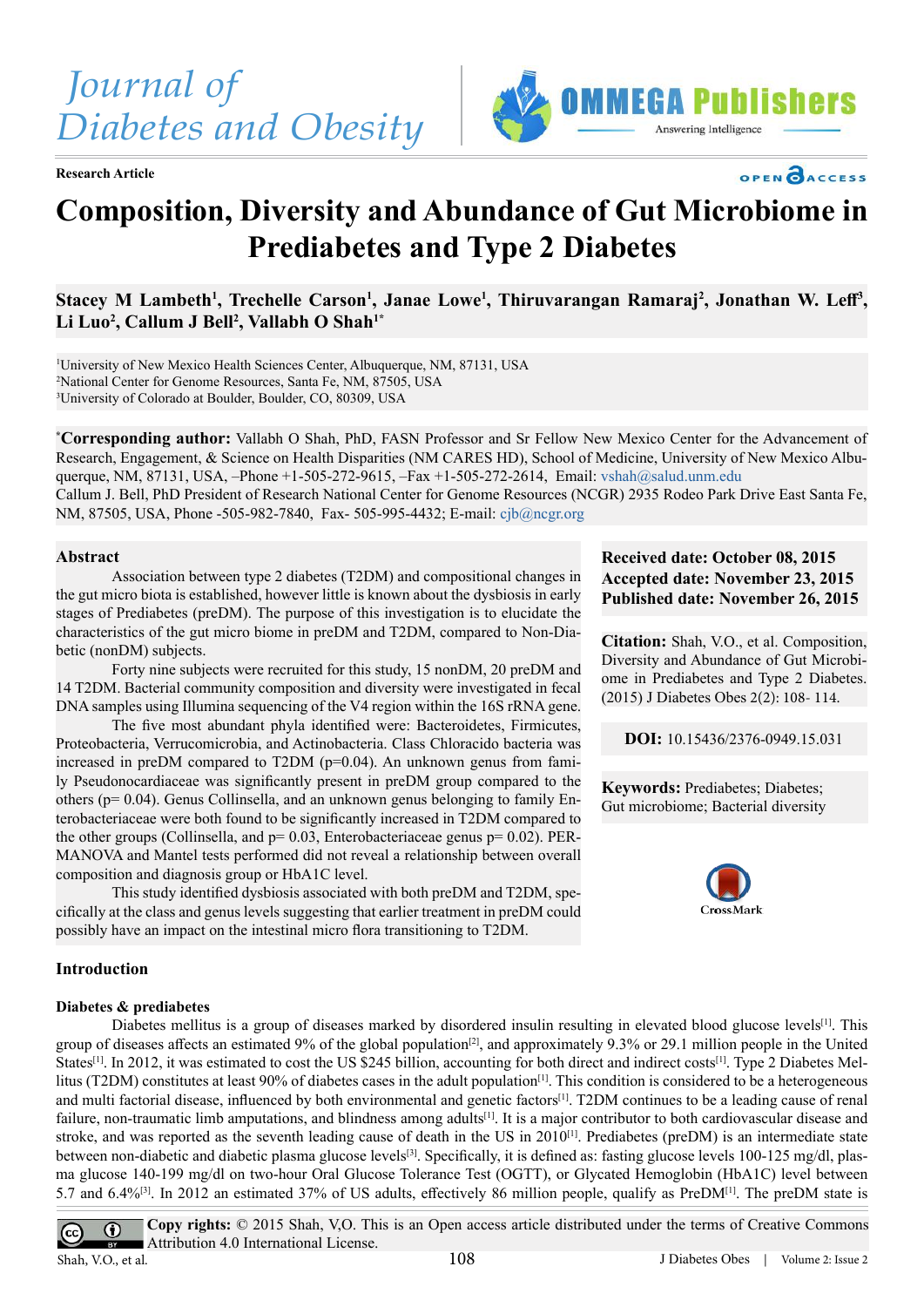

associated with obesity, hypertension, and hypercholesterolemia and is considered a risk factor for both cardiovascular disease and T2DM[\[3\]](#page-5-2). Those with HbA1C levels within the preDM range (5.7-6.4%) have an increased relative risk of developing T2DM in 5-years compared to those with normal levels, and the higher the HbA1C, the greater the risk $[4]$ . Prevention of the transition to T2DM has been proven successful with weight loss, exercise programs, and pharmacologic agents such as Metformin<sup>[5]</sup>. Thus far, preDM is considered a multi factorial condition caused by genetic predisposition, increased insulin demand, and decreased pancreatic beta-cell mas[s\[6\]](#page-5-5). The patho physiology of the preDM state, and the mechanisms underlying the progression to T2DM are important for the development of further interventions to alleviate the burden of T2DM.

#### **Human microbiome**

In recent years, there has been increasing interest in the microbes that inhabit the human body, or the 'human micro biome'[\[7\]](#page-5-6). This micro biome involves approximately 100 trillion microbial organisms that inhabit and are believed to influence important physiological human processes $[7,8]$ . These organisms are thought to interact with their environment through quorum sensing, nutrient production, signaling pathway modulation, and gene transfe[r\[8\]](#page-5-7). Interestingly, the human micro biome has been shown to represent a pliable meta genome that varies from individual-to-individual, disease-to disease, and among anatomical locations within each individual<sup>[8,9]</sup>. Characterization of what is considered normal flora, has been undertaken for certain anatomical locations such as the skin, mouth, nasal cavities, vagina, and gastrointestinal tract<sup> $[7,9]$ </sup>. Current micro biome techniques are based on sequencing of the bacterial 16S ribosomal RNA gene, phylogenetically identifying it, and quantifying the number of genes present<sup>[7]</sup>. The micro biome is currently being described in terms of richness and diversity, composition, and functionality[\[7-12\]](#page-5-6). Based on available research, a 'normal' or 'healthy' gut micro biome is composed of the bacterial phylaFirmicutes and Bacteroidetes(>90%), followed by Actinobacteria and Verrucomicrobia; it contains a very small (0.1%) amount of pathogenic and opportunistic species[\[8-10\]](#page-5-7). Based on a study of Danish participants<sup>[\[11\]](#page-5-8)</sup>, those who had increased numbers of bacterial genes (richness) exhibited healthier phenotypes and also had the following intestinal micro biome characteristics: presence of methanogenic/acetogenic communities, increased butyrate-producing bacteria, increased ratio of Akkermansia: Ruminococcus torque/gnavus, increased potential for hydrogen production, decreased potential for hydrogen sulfide production, and reduced number of Campylobacter and Shigella genera. Based on available research, the various functions of the intestinal micro biome are preserved despite a wide variety of species composition<sup>[9]</sup>. Function is implied by characteristics of the species present, by meta genomic techniques that identify genes involved in functional pathways rather than by phylogeny, and by direct measurement of the byproducts of bacterial metabolism<sup>[9,11,13]</sup>. Functional pathways being studied include nutrient metabolism and harvest, immuno modulation, and inflammation<sup>[8,10]</sup>.

In patients with both local and systemic disease processes, an alteration in the normal micro biota, or dysbiosis, is apparent<sup>[8]</sup>. Dysbiosis has been implicated in either the cause orthe effect of localized disease such as dental caries, bacterial vaginosis, and inflammatory bowel disease; and systemic

conditions such as obesity or allergies<sup>[8]</sup>. The effect of intestinal micro biota on whole-body metabolism and obesity began with studies in mice and quickly expanded to include humans<sup>[8]</sup>. Murine studies revealed a relative increase in phylaFirmicutes compared to Bacteroidetesin the intestines of obese mice<sup>[12]</sup>, this was confirmed in some human studies<sup>[\[14\]](#page-5-11)</sup>, and not in others<sup>[11]</sup>. When examining the function of the gut micro biome, studies have suggested an overall increased capacity for energy harvest from the diet in obese individuals<sup>[12,15]</sup>.

The interconnection between gut micro biota and metabolic disease initiated interest into the relationship between gut micro biota and T2DM. One study demonstrated that compositional changes in the intestinal micro biota were associated with T2DM compared to non-diabetic controls<sup>[16]</sup>. This study demonstrated a significantly lower abundance of the phylum Firmicutesand class Clostridia, meanwhile a significantly higher abundance of class Beta Proteobacteria<sup>[16]</sup>. They also found that the ratio of Phyla Bacteroidetes: Firmicutes was increased in T2DM and positively correlated with increasing plasma glucose on OGTT<sup>[\[16\]](#page-5-12)</sup>. A study conducted on 345 Chinese individuals<sup>[\[17\]](#page-5-13)</sup> found no difference in micro biome diversity between T2DM and non-DM patients, but did find differences in composition/ function including increased: butyrate-producing bacteria, opportunistic pathogens, and species with potential for sulfate-reduction and mucin-degradation. They also identified groups of genes that were found to co-exist and were enriched in either T2DM or control subjects; for example, 337 genes belonging to the species Akkermansia muciniphila were enriched in T2DM, whereas 273 genes belonging to Haemophilus parainfluenzae were enriched in control subjects<sup>[17]</sup>. There is an increasing body of knowledge on the subject of intestinal dysbiosis in T2DM; however, it is unknown whether these differences occur early in preDM patients, and whether or not they help to mediate the onset of T2DM.

A recent study looked at the intestinal micro biota of Chinese individuals who were categorized into three groups based on their Fasting Plasma Glucose (FPG) level<sup>[\[18\]](#page-5-14)</sup>. This study revealed higher levels of class Clostridia and lower level of class Bacteroidia in T2DM compared to preDM and normal groups, genus Streptococcus was most abundant in the normal group and decreased in PreDM and further in the T2DM group, levels of genera Prevotella and Megamonas were higher than in the normal group<sup>[18]</sup>. The study presented in this article aims to answer a similar question: what is the composition of the gut micro biome belonging to preDM patients? Does it have similarities to those with T2DM? Does it differ significantly from non-diabetics?

## **Materials and Methods**

#### **Subjects**

The University of New Mexico Health Sciences Center Human Research Review Committee Institutional Review Board approved this study and all participants rendered written informed consent and received \$25 for their participation. A preDM cohort of 200 participants was initially created in 2012– 2014 from established patients attending a primary care clinic of the University of New Mexico Health Sciences Center. For this pilot study a total of 71 willing and available participants were recalled from a Family Practice Clinic in Albuquerque, NM. In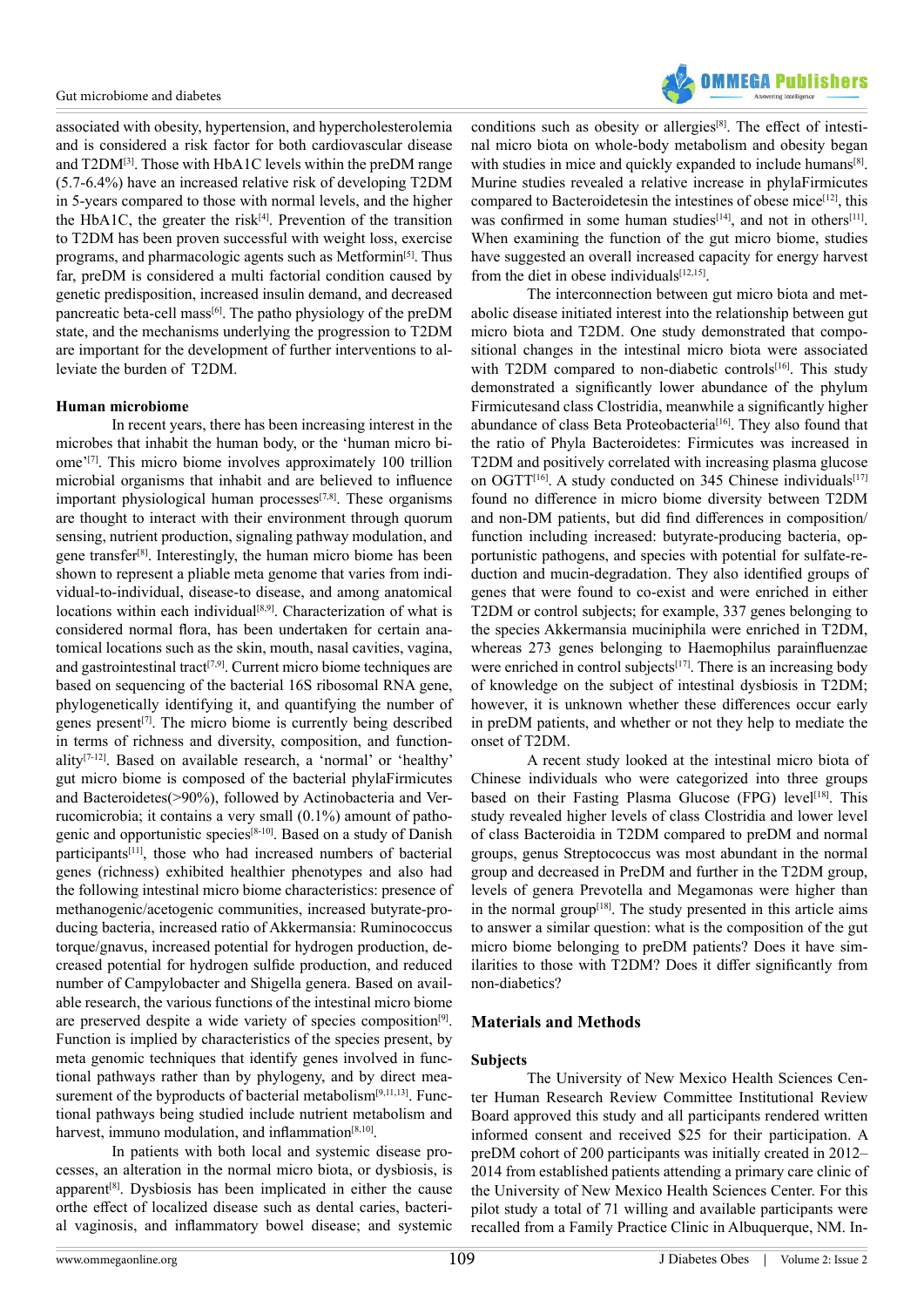formation regarding pertinent medical history, demographics, current medications, diet, alcohol and tobacco use was obtained by means of a survey questionnaire administered by a member of the research team. Height, weight, waist circumference, and blood pressure were measured according to standard procedure. Patients who were acutely ill or actively taking antibiotics were excluded. A fasting blood sample was obtained from each subject by venipuncture for the determination of HbA1C, glucose, creatinine, albumin, total protein, uric acid, and lipids. HbA1C values, according to the ADA classification system<sup>[\[3\]](#page-5-2)</sup>, were used to categorize subjects as nonDM ( $\leq 5.7\%$ ), preDM (5.7 – 6.4%), or T2DM (>6.5%). All subjects provided a urine sample for the measurement of Urine Creatinine (UACR) and micro albumin as well as a stool sample for the study of intestinal micro biome. Stool samples were handled as previously described $[19]$ ; samples were frozen at -20'C for up to 24h after voiding and then frozen at -80'C until DNA extraction. Clinical chemistry measurements were performed at the Tricore Reference Laboratories, Albuquerque, NM using clinical diagnostic assays certified by The Clinical Laboratory Improvement Amendments (CLIA) of the Centers for Medicare and Medicaid Services.

## **DNA Extraction, PCR amplification, and sequencing**

DNA was extracted individually from all patients' stool samples using QiaAMP mini stool kit (Qiagen, Valencia, CA, USA). To assess the composition and diversity of the patients' gut bacterial communities, we were able to use only 49 samples with intact and good quantity of DNA to conduct high-throughput sequencing of the V4 region of the 16S rRNA gene<sup>[20]</sup>. PCR amplification was performed on this region in triplicate using the 515f/806r primer pair with unique 12 bp barcodes specific to individual samples and combined the resulting product for each sample. PCR product was quantified using the Pico Green dsD-NA assay, and the samples' bar-coded amplicons were combined in equimolar concentrations. Sequencing was performed on an Illumina MiSeq instrument to produce 150 bp sequences at the University of Colorado at Boulder.

#### **Gut microbial community composition and diversity**

 Quality filtering, assignment of sequences to individual samples based on their barcodes, And Operational Taxonomic Units (OTU) clustering was performed using the QIIME (Quan-titative Insights into Microbial Ecology) v.1.7.0 pipeline<sup>[\[21\]](#page-5-17)</sup>. The closed reference-based OTU picking protocol was used along with other default parameters<sup>[22]</sup>. In this approach sequence reads for each sample were clustered against a reference sequence collection and sequences <97% similar to any reference sequence were excluded from downstream analyses. This approach im-plements reference based clustering using the UCLUST<sup>[\[23\]](#page-5-19)</sup> algorithm and the Green genes<sup>[24]</sup> reference database that covers most of the organisms that are typically present in the human gut micro biome. High percentages (80-90%) of reads were classified using this approach. Because we obtained a variable number of sequences per sample ranging from 14,916 to 36,631 (Supplemental Table 1 for yield per sample after initial processing and closed-reference OTU picking), the sequence data were rarefied to 14,900 sequences per sample to account for this variation. No samples were lost in this study due to rarefaction. This depth of sampling has been shown to be more than sufficient to make assessments of diversity and community composition diversity

patterns across varied treatments<sup>[25]</sup>.

| Table 1: Clinical characteristics of study participants |  |  |  |
|---------------------------------------------------------|--|--|--|
|---------------------------------------------------------|--|--|--|

|                                 | <b>NonDM</b>      | PreDM                     | T <sub>2</sub> DM  |  |  |
|---------------------------------|-------------------|---------------------------|--------------------|--|--|
| $N = 49$                        | 15                | 20                        | 14                 |  |  |
| Gender                          | $67\%$ F<br>33% M | $70\% \text{ F}$<br>30% M | 57% F<br>43% M     |  |  |
| Age (Yrs)                       | $55.5 \pm 13.7$   | $56.0 \pm 11.5$           | $62.0 \pm 10.0$    |  |  |
| BMI (kg/m <sup>2</sup> )        | $29.2 \pm 4.8$    | $29.7 \pm 5.8$            | $32.1 \pm 7.2$     |  |  |
| Waist (cm)                      | $96.0 \pm 12.8$   | $98.7 \pm 20.1$           | $106.7 \pm 19.7$   |  |  |
| <b>Diabetes Markers</b>         |                   |                           |                    |  |  |
| Glucose $(mg/dL)$               | $92.2 \pm 17.8$   | $94.8 \pm 14.5^*$         | $136.7 \pm 32.4*$  |  |  |
| HbA1c $(\%)$                    | $5.4 \pm 0.1$     | $5.9 \pm 0.2*$            | $7.9 \pm 1.7*$     |  |  |
| <b>Kidney Markers</b>           |                   |                           |                    |  |  |
| <b>UACR</b>                     | $8.0 \pm 5.7$     | $43.5 \pm 109.0$          | $69.8 \pm 131.5$   |  |  |
| Uric Acid (mg/dL)               | $4.7 \pm 1.1$     | $5.0 \pm 1.3$             | $5.1 \pm 1.5$      |  |  |
| $Cr$ (mg/dL)                    | $0.8 \pm 0.2$     | $0.84 \pm 0.3$            | $0.75 \pm 0.3$     |  |  |
| <b>Lipid Panel</b>              |                   |                           |                    |  |  |
| Cholesterol<br>Total<br>(mg/dL) | $177.8 \pm 29.0$  | $191.6 \pm 38.2$          | $160.4 \pm 27.7*$  |  |  |
| $HDL$ (mg/dL)                   | $53.5 \pm 18.4$   | $52.4 \pm 15.7*$          | $40.6 \pm 13.9*$   |  |  |
| $LDL$ (mg/dL)                   | $93.7 \pm 24.3$   | $113.9 \pm 30.9*$         | $77.1 \pm 15.8^*$  |  |  |
| Triglyceride<br>(mg)<br>dL)     | $153.4 \pm 75.0$  | $126.0 \pm 61.8$          | $234.8 \pm 187.2*$ |  |  |

Mean  $\pm$  standard deviation, results of one-way ANOVA and pairwise t- tests. $N = \text{NonDM}$ ,  $P = \text{PreDM}$ ,  $D = \text{T2DM}$ . UACR= Urine albumin to creatinine ratio. \*Indicates p <0.05

## **Statistical analysis**

Clinical data was expressed in means plus standard deviations, and differences between the groups were assessed using one-way ANOVA and post-hoc analysis was done by Turkey's honest significance test to find means that are significantly different from each other in normal, preDM and T2DM. For assessment of micro biota, taxa were represented at a particular phylogenetic resolution (phylum, class and genus) that had a relative abundance of at least 0.1% in any of the three groups. The relative abundances were compared across three groups using Kruskal-Wallis rank sum tests<sup>[26]</sup> and if significant, then pair wise comparison; p values were corrected using False Discovery Rate (FDR) to account for multiple comparisons. Principal Component Analysis (PCA) and Per Mutational Multivariate Analysis Of Variance (PERMANOVA) were used to analyze the relationship between overall micro biome composition and diagnosis group, and dissimilarities between composition and HbA1C were assessed using Mantel tests. Three dissimilarity metrics were used: Bray-Curtis, unweighted UniFrac, and weighted UniFrac<sup>[27]</sup>. Alpha diversity (within-group diversity) was assessed using Shannon diversity index.

## **Results**

## **Group characteristics**

Demographic and clinical characteristic of the cohort (n=49) is presented in table 1. Briefly, we recruited more female (n=32) than male participants in the study cohort and more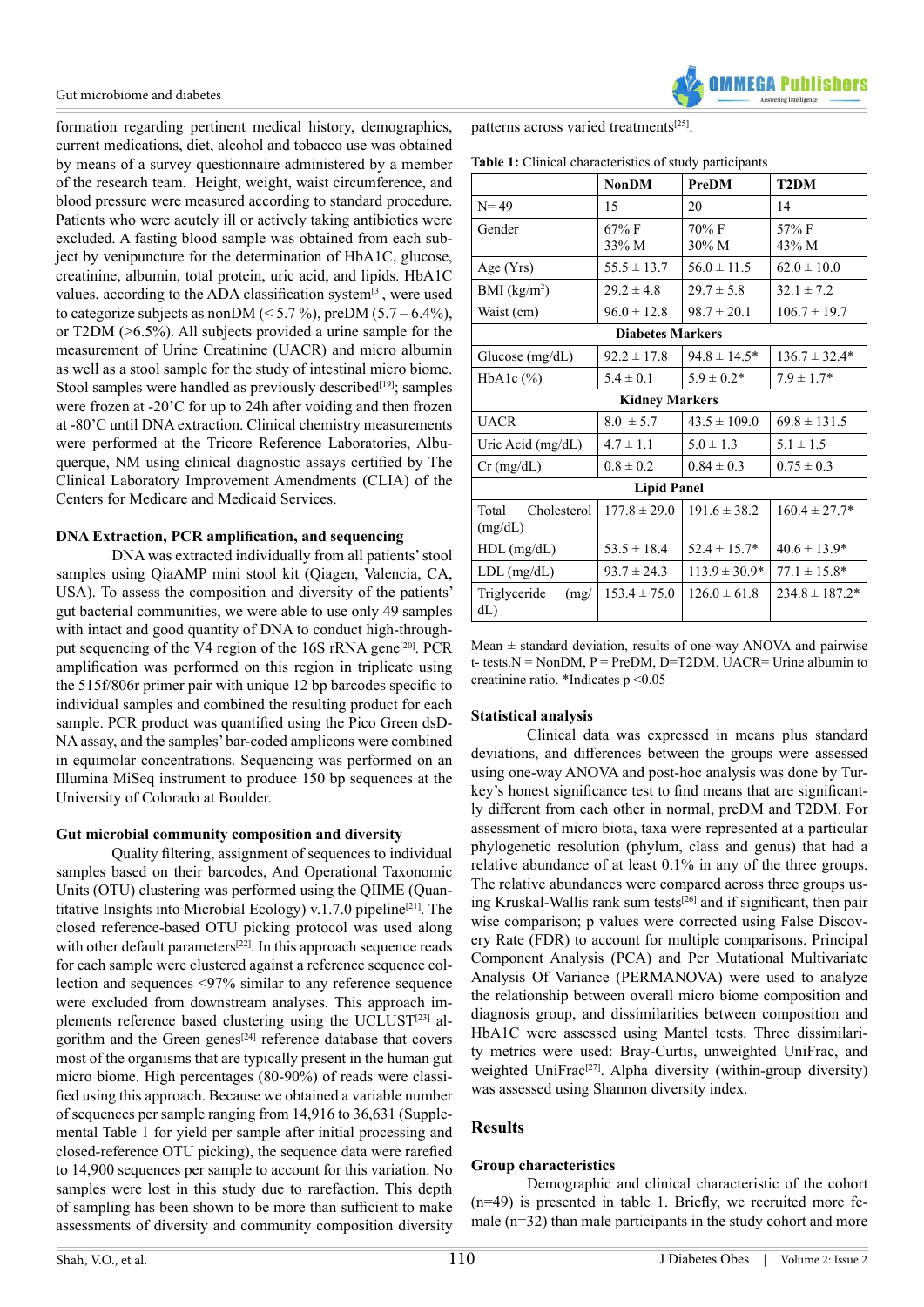Caucasian white  $(n=28)$  than Hispanics  $(n=15)$  with three Native Americans and four others (participants didn't identify the race or it was not listed). The age distribution was similar across the three clinical groups with mean age of  $55.5 \pm 13.7$  yrs in nonDM,  $56.0 \pm 11.5$  yrs in preDM, and  $62.0 \pm 10.0$  yrs in T2DM. Body Mass Index (BMI) was not statistically different across the groups (means  $29.2 \pm 4.8$ ,  $29.7 \pm 5.8$ ,  $32.1 \pm 7.2$  for nonDM, preDM, and T2DM respectively). Interestingly, LDL levels were significantly lower in the T2DM group than in the nonDM group (77.1 15.8 mg/dl and  $93.7 \pm 24.3$  mg/dl, respectively, p =0.04), while the preDM group had significantly higher levels (113.9)  $\pm$  30.9 mg/dl) than T2DM and controls (p =0.0027, p=0.04, respectively). This is easily explained by the fact that 57% of the T2DM patients, as compared to 13% of control and 25% of preDM, were on a HMG-CoA reductase medication at the time, which is used clinically to decrease serum LDL levels and reduce cardiovascular events. The kidney phenotypes including UACR, uric acid, and creatinine were not different among or between the groups. Though nephropathy marked by albuminuria is a well-known complication of T2DM[\[28\]](#page-5-24), non-difference in the UACR in our population, could be explained by the fact that 36% of T2DM group was taking an ACE inhibitor or angiotensin receptor blocker at the time of interview, which decreases the amount of albumin in the urine<sup>[28]</sup>. All patients participating in micro biome analysis were not actively taking antibiotics, nor had they taken any in the one month prior. Eleven participants reported to be on anti-Gastro Esophageal Reflux Disease (GERD) medication and three reported to be taking probiotics.



#### **Compositional differences**

The output from 49 samples yielded OTU counts ranging from 14,916 to 36,631, with an average of 29,414 for nonDM subjects, 27,438 for preDM, and 28,859 for T2DM (NS). Among these samples there were over 4000 different bacterial species, 440 different genera, 264 families, 90 classes, and 30 phyla. Mean relative abundance and standard deviation are represented for phyla, class, and genera (Supplemental Tables 2a-c). The five most abundant phyla identified were: Bacteroidetes, Firmicutes, Proteobacteria, Verrucomicrobia, and Actinobacteria (Figure 1, Supplemental Table 2a) which is consistent with previous finding[s\[7-11\].](#page-5-8) Relative abundances of Bacteroidetes and Firmicutes were 53.9 and 39.7% respectively in nonDM, 55.0 and 38.2% in preDM, and 53.5 and 34.4% in T2DM (Figure 1). Phylum Synergistetes was significantly increased in T2DM compared to nonDM, however this was nominally significant after FDR correction (Table 2). Three classes out of 90 were identified as significantly different among the groups by Kruskal-Wallis (Table 2). Class Chloracido bacteria was increased in preDM compared to T2DM (p=0.04). Class Saprospirae was higher in nonDM versus preDM, but this lost significance with FDR correction; similarly, Synergistia was significantly increased in T2DM compared to nonDM before correction. Nine genera out of 440, were identified with some group wise differences (Table 2). An unknown genus from family Pseudonocardiaceae was significantly present in PreDM group compared to the others, whom had none detected ( $p= 0.04$ ). Genus Collinsella, and and an unknown genus belonging to family Entero bacteriaceae were both found to be significantly increased in T2DM compared to the other groups (Collinsella, and  $p= 0.03$ , Enterobacteriaceae

| Table 2: Relative abundance of taxonomies which demonstrated statistical significance after FDR adjustment. P values are for the narrowest tax- |
|-------------------------------------------------------------------------------------------------------------------------------------------------|
| onomy listed. Results shown are means, group wise and pair wise p values and FDR-adjusted p values.                                             |

| Bacterial Taxonomy                                                                               | Mean Relative Abundance |            |            | Raw P value / FDR P value |                 |                 |                 |
|--------------------------------------------------------------------------------------------------|-------------------------|------------|------------|---------------------------|-----------------|-----------------|-----------------|
|                                                                                                  | N                       | P          | D          | All                       | $N \nu s$ P     | $N \nu s$ D     | P vs D          |
| Synergistetes                                                                                    | $\theta$                | 0.0013%    | 0.0412%    | $*0.048$                  | 0.230/0.230     | $*0.032/0.095$  | 0.120/0.181     |
| Acidobacteria, Chloracidobacteria                                                                | 0.0161%                 | 0.0178%    | 0.0091%    | $*0.038$                  | 0.622/0.622     | 0.067/0.101     | $*0.012/*0.037$ |
| Bacteroidetes, Saprospirae                                                                       | 0.0300%                 | 0.0188%    | 0.0278%    | $*0.048$                  | $*0.026/0.078$  | 0.723/0.723     | 0.069/0.103     |
| Synergistetes, Synergistia                                                                       | $0.0000\%$              | 0.0013%    | 0.0412%    | $*0.048$                  | 0.230/0.230     | $*0.032/0.095$  | 0.120/0.181     |
| Acidobacteria, Solibacteres, Solibacterales,<br>Solibacteraceae, Candidatus Solibacter           | 0.0018%                 | 0.0047%    | 0.0014%    | $*0.036$                  | $*0.041/0.071$  | 1.000/1.000     | 0.047/0.071     |
| Actinobacteria, Actinobacteria, Actinomycetales,<br>Pseudonocardiaceae, (unknown genus)          | 0.0000%                 | 0.0020%    | $0.0000\%$ | $*0.008$                  | $*0.023/*0.042$ | 1.000/1.000     | $*0.028/*0.042$ |
| Actinobacteria, Coriobacteriia, Coriobacteriales,<br>Coriobacteriaceae. Collinsella              | 0.0908%                 | 0.0624%    | 0.2637%    | $*0.032$                  | 0.546/0.546     | $*0.025/*0.039$ | $*0.026/*0.039$ |
| Firmicutes, Clostridia, Clostridiales,<br>Lachnospiraceae, Lachnospira                           | 3.1468%                 | 1.5362%    | 1.5014%    | $*0.045$                  | $*0.019/0.058$  | $*0.050/0.074$  | 0.648/0.648     |
| Firmicutes, Clostridia, Clostridiales,<br>Veillonellaceae, Megasphaera                           | $0.0000\%$              | 0.1013%    | 0.0441%    | $*0.036$                  | $*0.024/0.072$  | 0.334/0.334     | 0.144/0.216     |
| Firmicutes, Erysipelotrichi, Erysipelotrichales,<br>Erysipelotrichaceae, (unknown genus)         | 0.5217%                 | 0.2507%    | 0.1486%    | $*0.030$                  | 0.092/0.138     | $*0.017/0.051$  | 0.141/0.141     |
| Firmicutes, Erysipelotrichi, Erysipelotrichales,<br>Erysipelotrichaceae, Bulleidia               | 0.0000%                 | $0.0000\%$ | 0.0038%    | $*0.020$                  | 1.00/1.00       | 0.069/0.104     | $*0.036/0.104$  |
| Proteobacteria, Gammaproteobacteria, Entero-<br>bacteriales, Enterobacteriaceae, (unknown genus) | 0.2465%                 | 0.4275%    | 3.7804%    | $*0.016$                  | 0.786/0.786     | $*0.010/*0.025$ | $*0.017/*0.025$ |

N=NonDM, P=PreDM, D=T2DM

\* Indicates p <0.05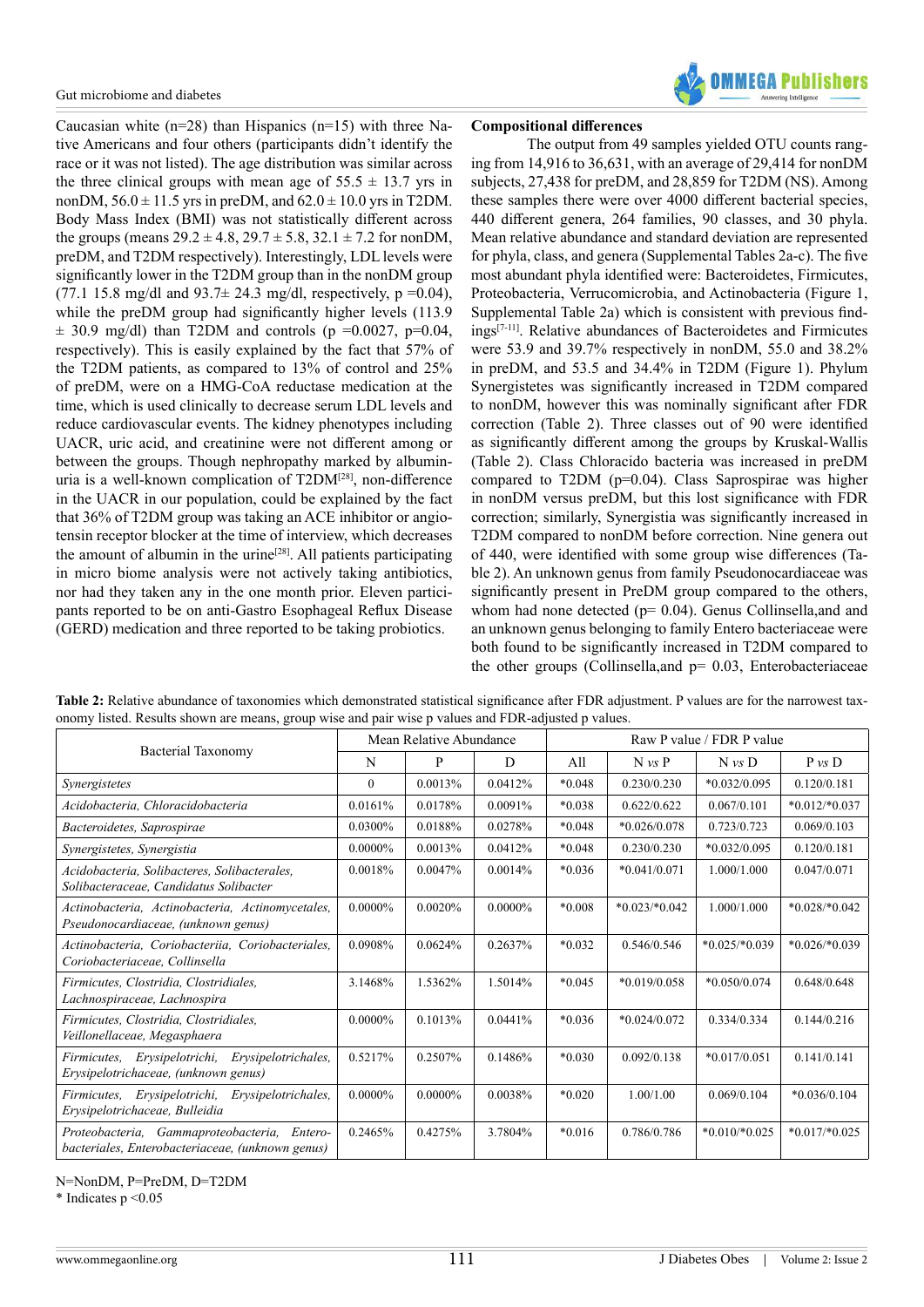genus p= 0.02). Mega sphaera and Candidatus Soli bacter were increased in preDM compared to the nonDM group, but were not significant after correction; Lachnospira and an unknown genus belonging to Erysipelo trichaceae were higher in the nonDM group, but also lost significance with correction. Genus Bulleidia was present in T2DM while it was absent in the other groups, which lost significance after correction.

Based on PCA and PERMANOVA, a relationship between diagnosis group and micro biome composition were not significant (Supplemental Figure 1, Table 3). Based on Mantel test, we did not find a direct correlation between HbA1C level and dissimilarities in community composition (Table 3). PreDM and T2DM patients had slightly lower Shannon diversity indices, but this was non-significant (Figure 2).

100% k Bacteria: p WS3 k Bacteria; p WPS-2 k Bacteria; p Verrucomicrobia  $90%$ k Bacteria; p Tenericutes k\_Bacteria; p\_TM7 k Bacteria; p TM6 80% k\_Bacteria; p\_Synergistetes k Bacteria; p Proteobacteria **Ek** Bacteria: p Planctomycetes 70% k\_Bacteria; p\_OP3 K\_Bacteria; p\_OD1 K\_Bacteria; p\_Nitrospirae  $60%$ k\_Bacteria; p\_Lentisphaerae k Bacteria; p Gemmatimonadetes K Bacteria; p Fusobacteria 50% K\_Bacteria; p\_Firmicutes K\_Bacteria; p\_Fibrobacteres "k Bacteria; p FBP 40% k Bacteria; p Elusimicrobia k Bacteria; p Cyanobacteria K Bacteria; p Chloroflexi  $30%$ k\_Bacteria; p\_Chlorobi K Bacteria; p Chlamydiae K\_Bacteria; p\_Bacteroidetes 20% k\_Bacteria; p\_Armatimonadetes "k Bacteria; p Actinobacteria K\_Bacteria; p\_Acidobacteria  $10%$ k\_Bacteria; p\_AD3 k\_Archaea; p\_Euryarchaeota k Archaea: p Crenarchaeota  $0%$ PreDM T<sub>2</sub>DM Control

## **Relative Abundance by Phylum**





**Figure 2:** Results of Shannon diversity index. Vertical lines indicate range, squares represent mean values.



**Table 3:** Results of PERMANOVA and Mantel testscalculated using Bray-Curtis, unweighted UniFrac, and eighted UniFrac. p value of > 0.05 represents diabetes diagnosis and A1C level and were not significant.

| Correction                | <b>PERMNOVA</b> | <b>MANTEL</b> |      |  |
|---------------------------|-----------------|---------------|------|--|
|                           | Diagnosis       | $A1C$ value   |      |  |
|                           | p value         | p value       | rho  |  |
| Bray-Curtis (BC)          | 0.1             | 0.2           | 0.07 |  |
| Unweighted UniFrac (UWUF) | 0.2             | 0.2           | 0.07 |  |
| Weighted UniFrac (WUF)    | 0.2             | 0.2           | 0.05 |  |

## **Discussion**

This study evaluated the compositional changes in gut micro biota of normal, preDM and T2DM participants. The baseline characteristics of our study population show a significant difference between and among groups with regard to HbA1C, cholesterol, HDL, and LDL levels; however the remaining clinical parameters were not statistically different. Our results reveal dysbiosis in the gut microbiome of both preDM and T2DM patients in comparison to nonDM patients. We did not find an overall correlation between microbiome composition or diversity and HbA1C level. This indicates that there did not exist a particular pattern of bacterial abundance that associated with either HbA1C or diagnosis group. However, there were many differences found in the individual relative abundances of specific taxa between the three groups. This finding may indicate that there is not a specific gut pattern associated with glucose levels or the diabetic disease state; it may also mean that larger studies needed to see a consistent pattern.

Looking at individual taxa, the preDM group in our study had a preponderance of the class Chloracido bacteria and an unknown genus from family Pseudonocardiaceae. Chloracidobacteriawas belongs to phylum Acidobacteria, which is known to inhabit soil globally<sup>[\[29\]](#page-5-25)</sup>, and has been found in small amounts on leaf salad vegetables<sup>[30]</sup>; however, it is not consistently reported in gut microbiome data. Pseudonocardiaceae belongs to phylum Actinobacteria, which has been increased in obesit[y\[31\],](#page-6-0) but not consistently.

The T2DM group had higher levels of genus Collinsella and an unknown genus belonging to the family Enterobacteriaceae. The increase in Collinsella in T2DM was a similar finding in<sup>[18]</sup>, and has been associated with symptomatic atherosclero-sis in other studies<sup>[\[32\]](#page-6-1)</sup>. This may be an indication that many of our T2DM subjects had co-morbid symptomatic atherosclerosis, which is expected in a diabetic population[1]. The family of Enterobacteriaceae contains many gram-negative, pathogenic genera such as: Escherichia, Klebsiella, Yersinia, Citrobacter, Proteus, Shigella, Salmonella, and Serratia. Lipopolysaccharide (LPS), which is a cellular-membrane component of such gram-negative bacteria, is increased in both obese and T2DM subjects[33]; increased adherence of intestinal Escherichia coli (gram-negative) and a decrease in intestinal Bifido bacterium species are associated with increased serum LPS[34]. Qin, et al.[17] did find T2DM group with increased levels of Escherichia coli, but not others from the family of Enterobacteriaceae. Our results were not analyzed to the species level.

 We did not observe differences in the abundances of phyla Bacteroidetes Firmicutes, classes Clostridia or Bacteroidia, nor in genera Streptococcus, Prevotella, or Megamonas as the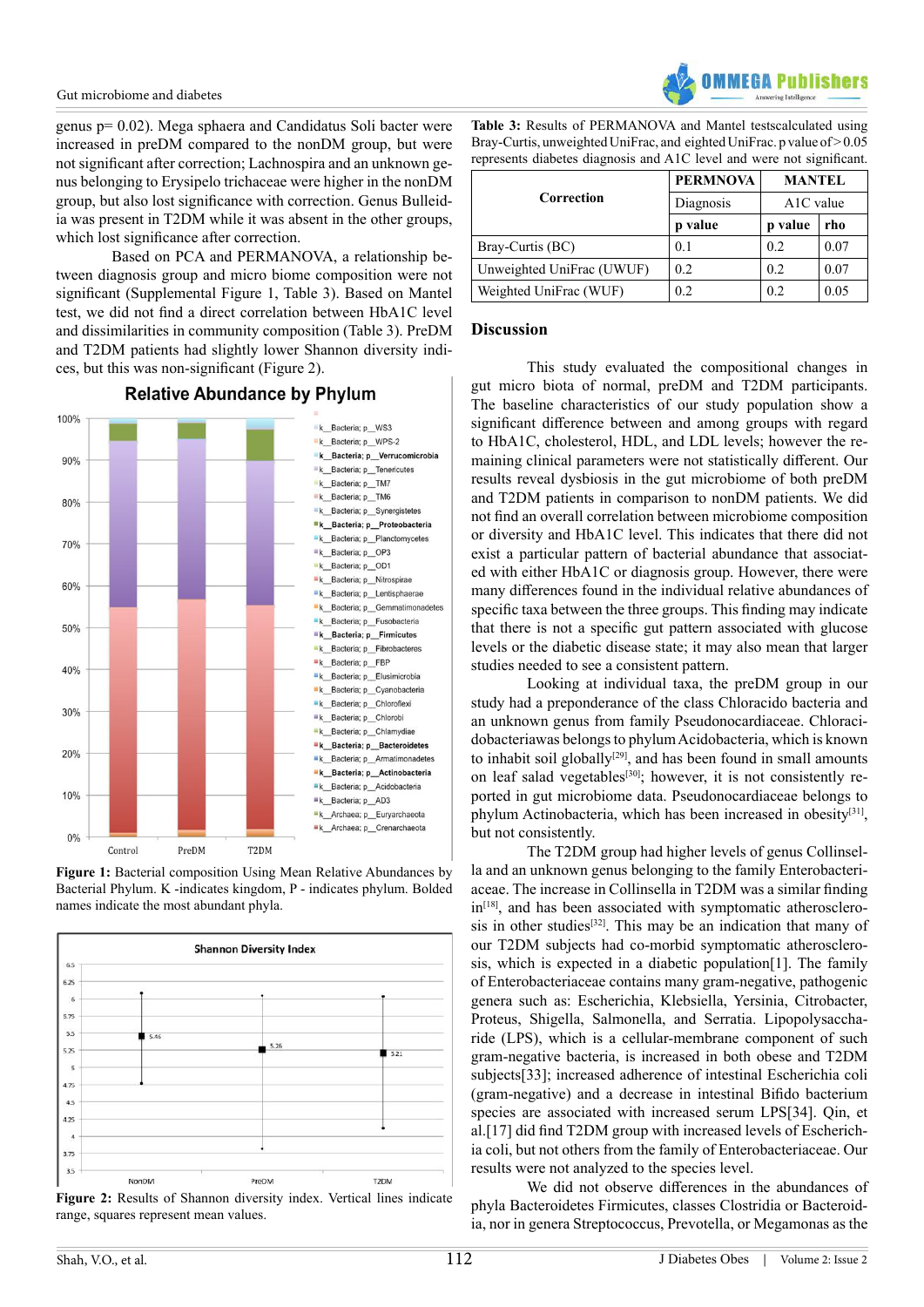

previously reported<sup>[\[18\]](#page-5-14)</sup>. Non-significance in some of our results may have been related to a relatively small sample size or related to a small amount of lost data after rarefaction to 14900 OTUs.

There are many potential confounding factors when it comes to assessing intestinal microbiome. The known association between BMI, obesity and gut microbiome<sup>[11,12,31]</sup> could have affected the results, though our three groups had mean BMIs, which were not statistically different (Table 1). Diet is a known factor in development of one's intestinal microbiome<sup>[35-37]</sup>, and could have affected our results as well. These participants reported whether they were vegetarian, lactose-free, or gluten-free, but other details of dietary habits were not explored. Diets high in carbohydrates have been associated with a preponderance of genus Prevotella and high fat/protein diets have been associated with higher levels of genus Bacteroides<sup>[\[35\]](#page-6-2)</sup>. Medications such as Metformin have been associated with a change in gut microbiome; specifically one study found that there was an increase in Firmicutes and decrease in Bacteroidetes in patients taking Metformin<sup>[38]</sup>, the patients in this study were not questioned about Metformin specifically at the time of interview, but it can be assumed that some of the T2DM group was taking the medication, and possibly some of the preDM group as well. The effects of probiotics are currently being researched, and so far have reported to have significant effects on metabolism and intestinal mucosal integrity<sup>[39]</sup>. In this study, one patient from each of the diagnosis groups reported taking probiotics.

We report dysbiosis associated with both preDM and T2DM, specifically at the class and genus levels suggesting that earlier treatment in preDM could possibly have an impact on the intestinal micro flora transitioning to T2DM.

#### **Acknowledgement**

The authors acknowledge the patient recruitment support from Drs Julie Broyles and Gretchen Ray, and technical DNA isolation support from Dr Marco Bisoffi. We sincerely thank the participants for this study.

This project was supported by the grants from the National Center for Research Resources (5P20RR016480-12) and the National Institute of General Medical Sciences (8P20GM103451-12) of the NIH. The cost for clinical phenotyping and payments to participants was supported under a UNM Health Sciences Center-based Cardiovascular and Metabolic Diseases Signature Program.

## **References**

<span id="page-5-1"></span><span id="page-5-0"></span>1. <http://www.cdc.gov/diabetes/data/statistics/2014statisticsreport.html> [2. World Health Organization. Global status report on non-communica](http://www.who.int/nmh/publications/ncd-status-report-2014/en/)[ble diseases 2014. \(2014\) WHO press, Geneva, Switzerland.](http://www.who.int/nmh/publications/ncd-status-report-2014/en/) 

<span id="page-5-3"></span><span id="page-5-2"></span>3. American Diabetes [Association.](http://www.ncbi.nlm.nih.gov/pubmed/24357215) Position Statement: Diagnosis and [classification](http://www.ncbi.nlm.nih.gov/pubmed/24357215) of diabetes mellitus. (2014) Diabetes Care 37(1): S81-S90. [4. Zhang, X., Gregg, E.W., Williamson, D.F, et al. A1C level and fu](http://www.ncbi.nlm.nih.gov/pubmed/21270178)ture risk of diabetes: a [systematic](http://www.ncbi.nlm.nih.gov/pubmed/21270178) review. (2011) Diabetes Care 34(2): [331665–331673.](http://www.ncbi.nlm.nih.gov/pubmed/21270178)

<span id="page-5-4"></span>[5. Diabetes Prevention Program Research Group, Knowler, W.C.,](http://www.ncbi.nlm.nih.gov/pubmed/19878986)  [Fowler, S.E, Hamman, R.F., Christophi, C.A., B. 10-year follow-up of](http://www.ncbi.nlm.nih.gov/pubmed/19878986)  [diabetes incidence and weight loss in the Diabetes Prevention Program](http://www.ncbi.nlm.nih.gov/pubmed/19878986)  Outcomes Study. (2009) Lancet 374(9702): [1677-1686.](http://www.ncbi.nlm.nih.gov/pubmed/19878986)

<span id="page-5-5"></span>[6. Bergman M. Pathophysiology of prediabetes and treatment implica](http://www.ncbi.nlm.nih.gov/pubmed/23132321)[tions for the prevention of type 2 diabetes mellitus. \(2013\) Endocrine](http://www.ncbi.nlm.nih.gov/pubmed/23132321)  43: [504–513.](http://www.ncbi.nlm.nih.gov/pubmed/23132321)

<span id="page-5-6"></span>[7. The NIH HMP Working Group, Peterson J, Garges S, et al. The NIH](http://www.ncbi.nlm.nih.gov/pmc/articles/PMC2792171/) 

Human [Microbiome](http://www.ncbi.nlm.nih.gov/pmc/articles/PMC2792171/) Project. ( 2009) Genome Research 19(12): 2317- [2323.](http://www.ncbi.nlm.nih.gov/pmc/articles/PMC2792171/) 

<span id="page-5-7"></span>8. Pflughoeft, K.J., Versalovic, J. Human [microbiome](http://www.ncbi.nlm.nih.gov/pubmed/21910623) in health and disease. (2012) Annu Rev Pathol 7: [99-122.](http://www.ncbi.nlm.nih.gov/pubmed/21910623)

<span id="page-5-9"></span>[9. The Human Microbiome Project Consortium. Structure, function and](http://www.ncbi.nlm.nih.gov/pubmed/22699609/) diversity of thehealthy human [microbiome.](http://www.ncbi.nlm.nih.gov/pubmed/22699609/) (2012) Nature 486(7402): [207-214.](http://www.ncbi.nlm.nih.gov/pubmed/22699609/)

[10. Hollister, E., Gao, C., Versalovic, J. Compositional and Functional](http://www.ncbi.nlm.nih.gov/pubmed/24486050) Features of the [Gastrointestinal](http://www.ncbi.nlm.nih.gov/pubmed/24486050) Microbiome and Their Effects on Human Health. [\(2014\)Gastroenterology](http://www.ncbi.nlm.nih.gov/pubmed/24486050) 146(6): 1449–1458.

<span id="page-5-8"></span>[11. Le Chatelier, E., Nielsen, T., Qin, J.,et al . Richness of human gut](http://www.ncbi.nlm.nih.gov/pubmed/23985870) [microbiome correlates with metabolic markers. \(2013\) Nature 2013](http://www.ncbi.nlm.nih.gov/pubmed/23985870) [500\(7464\):](http://www.ncbi.nlm.nih.gov/pubmed/23985870) 541–546.

<span id="page-5-10"></span>[12. Turnbaugh, P.J., Ley, R.E., Mahowald, M.A.,et al. An obesity-as](http://www.ncbi.nlm.nih.gov/pubmed/17183312)[sociated gut microbiome with increased capacity for energy harvest.](http://www.ncbi.nlm.nih.gov/pubmed/17183312) (2006) Nature 444: [1027-1031.](http://www.ncbi.nlm.nih.gov/pubmed/17183312)

[13. Abubucker. S., Segata, N.,Goll. J., et al. Metabolic reconstruction](http://www.ncbi.nlm.nih.gov/pubmed/22719234) [for metagenomic data and its application to the human microbiome.](http://www.ncbi.nlm.nih.gov/pubmed/22719234) (2012) PLoS Comput Biol 8(6): [e1002358.](http://www.ncbi.nlm.nih.gov/pubmed/22719234) 

<span id="page-5-11"></span>14. Ley, R.E., [Turnbaugh,](http://www.ncbi.nlm.nih.gov/pubmed/17183309) P.J., Klein, S., et al. Microbial ecology: Human gut microbes [associated](http://www.ncbi.nlm.nih.gov/pubmed/17183309) with obesity. (2006) Nature 444: 1022- [1023.](http://www.ncbi.nlm.nih.gov/pubmed/17183309) 

15. Shen J, Obin MS, Zhao L. Review: The gut [microbiota,](http://www.ncbi.nlm.nih.gov/pubmed/23159341) obesity and insulin [resistance.](http://www.ncbi.nlm.nih.gov/pubmed/23159341) (2013) Mol aspects med 34(1): 39-58.

<span id="page-5-12"></span>[16. Larsen, N., Vogensen, F.K., van den Berg, F.W., et al. Gut microbio](http://www.ncbi.nlm.nih.gov/pubmed/20140211)ta in human adults with type 2 diabetes differs from [non-diabetic](http://www.ncbi.nlm.nih.gov/pubmed/20140211) adults. (2010) PLoS One 5(2): [e9085.](http://www.ncbi.nlm.nih.gov/pubmed/20140211) 

<span id="page-5-13"></span>[17. Qin, J., Li, Y., Cai, Z., et al. A metagenome-wide association study](http://www.ncbi.nlm.nih.gov/pubmed/23023125) of gut microbiota in type 2diabetes. (2012) Nature [490\(7418\):](http://www.ncbi.nlm.nih.gov/pubmed/23023125) 55-60

<span id="page-5-14"></span>[18. Zhang, X., Shen, D., Fang, Z., et al .Human gut microbiota changes](http://www.ncbi.nlm.nih.gov/pubmed/24013136) reveal the progression of glucose [intolerance.](http://www.ncbi.nlm.nih.gov/pubmed/24013136) (2013) PLoS ONE 8(8): [e71108](http://www.ncbi.nlm.nih.gov/pubmed/24013136) 

<span id="page-5-15"></span>[19. Cardona S, Eck A, Cassellas M, Gallart M, Alastrue C, Dore J, Az](http://www.ncbi.nlm.nih.gov/pubmed/22846661)[piroz F, Roca J, Guarner F, Manichanh C. Storage conditions of intesti](http://www.ncbi.nlm.nih.gov/pubmed/22846661)[nal microbiota matter in metagenomic analysis. \(2012\) BMC Microbiol](http://www.ncbi.nlm.nih.gov/pubmed/22846661) 12: [158.](http://www.ncbi.nlm.nih.gov/pubmed/22846661) 

<span id="page-5-16"></span>[20. Flores, G.E., Bates, S.T., Caporaso .J.G., et al. Diversity, distribu](http://www.ncbi.nlm.nih.gov/pubmed/23171378)[tion and sources of bacteria in residentialkitchens. \(2013\) Environ Mi](http://www.ncbi.nlm.nih.gov/pubmed/23171378)[crobiol 15\(2\):](http://www.ncbi.nlm.nih.gov/pubmed/23171378) 588-596

<span id="page-5-17"></span>[21. Caporaso, J.G., Kuczynski, J., Stombaugh, J., et al. QIIME allows](http://www.ncbi.nlm.nih.gov/pubmed/20383131) [analysis of high-throughput communitysequencing data. \(2010\) Nat](http://www.ncbi.nlm.nih.gov/pubmed/20383131) Methods 7(5): [335-336.](http://www.ncbi.nlm.nih.gov/pubmed/20383131)

<span id="page-5-18"></span>[22. Caporaso, J.G., Lauber, C.L., Walters, W.A., et al. Ultra-high](http://www.ncbi.nlm.nih.gov/pubmed/22402401) [-throughput microbial community analysis on the Illumina HiSeq and](http://www.ncbi.nlm.nih.gov/pubmed/22402401) MiSeq platforms. (2012) ISME J 6(8): [1621-1624.](http://www.ncbi.nlm.nih.gov/pubmed/22402401)

<span id="page-5-19"></span>[23. Edgar, R.C. Search and clustering orders of magnitude faster than](http://www.ncbi.nlm.nih.gov/pubmed/20709691) BLAST. [\(2010\) Bioinformatics](http://www.ncbi.nlm.nih.gov/pubmed/20709691) 26(19): 2460-2461.

<span id="page-5-20"></span>[24. McDonald, D., Price, M.N., Goodrich, J., et al. An improved Green](http://www.ncbi.nlm.nih.gov/pmc/articles/PMC3280142/)[genes taxonomy with explicit ranks for ecological and evolutionary](http://www.ncbi.nlm.nih.gov/pmc/articles/PMC3280142/) analyses of bacteria and archaea. ( 2012) ISME J [6\(3\): 610-618.](http://www.ncbi.nlm.nih.gov/pmc/articles/PMC3280142/)

<span id="page-5-21"></span>[25. Kuczynski, J., Liu, Z., Lozupone, C., et al. Microbial community re](http://www.ncbi.nlm.nih.gov/pubmed/20818378)semblance methods differ in their ability to detect [biologically](http://www.ncbi.nlm.nih.gov/pubmed/20818378) relevant patterns. (2010) Nat Methods [7\(10\): 813-819.](http://www.ncbi.nlm.nih.gov/pubmed/20818378)

<span id="page-5-22"></span>26. R [Development](https://www.r-project.org/) Core Team. R: A language and environment for statistical computing. (2011) Vienna, Austria: the R [Foundation](https://www.r-project.org/) for Sta[tistical Computing.](https://www.r-project.org/) 

<span id="page-5-23"></span>27. Lozupone, C., Knight, R. UniFrac: A new [phylogenetic](http://www.ncbi.nlm.nih.gov/pubmed/16332807) method [for comparing microbial communities. \(2005\) Appl Environ Microbiol](http://www.ncbi.nlm.nih.gov/pubmed/16332807) [71\(12\): 8228-8235.](http://www.ncbi.nlm.nih.gov/pubmed/16332807)

<span id="page-5-24"></span>28. Parving, H.H., Persson. F., Rossing, P. [Microalbuminuria:](http://www.ncbi.nlm.nih.gov/pubmed/25467616) A pa[rameter that has changed diabetes care. \(2015\) Diabetes Res Clin Pract](http://www.ncbi.nlm.nih.gov/pubmed/25467616) [107\(1\): 1-8.](http://www.ncbi.nlm.nih.gov/pubmed/25467616)

<span id="page-5-26"></span><span id="page-5-25"></span>[29. Quaiser, A., Ochsenreiter, T., Lanz, C.,et al . Acidobacteria form a](http://www.ncbi.nlm.nih.gov/pubmed/14617179) coherent but highly diverse group within the bacterial domain: [evidence](http://www.ncbi.nlm.nih.gov/pubmed/14617179) from environmental genomics. (2003) Mol [Microbiol 50\(2\):](http://www.ncbi.nlm.nih.gov/pubmed/14617179) 563-575. [30. Jackson, C.R., Randolph, K.C., Osborn, S.L., et al. Culture depen-](http://www.ncbi.nlm.nih.gov/pubmed/24289725)